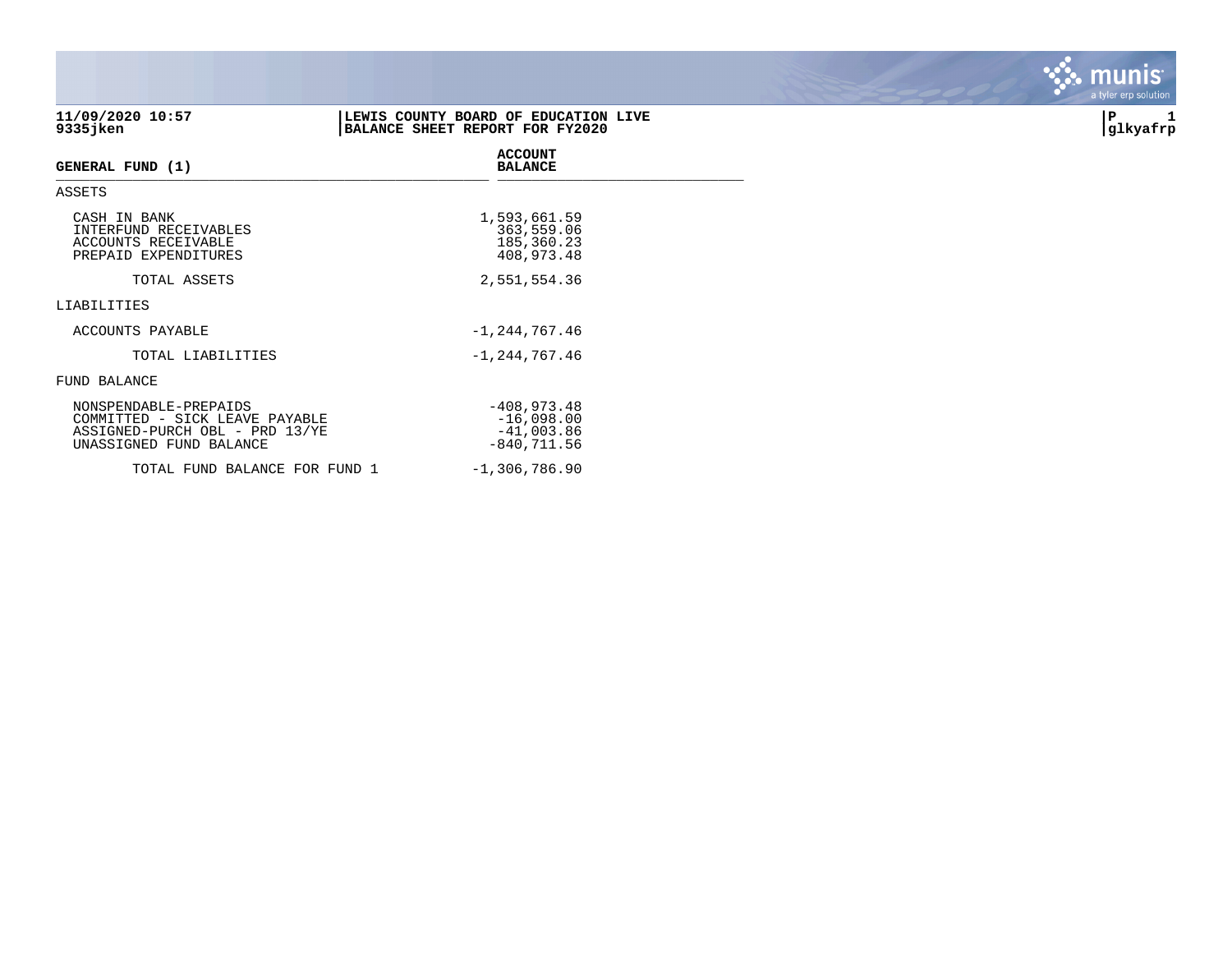|                                                            |                                                                         | a tyler erp solution |
|------------------------------------------------------------|-------------------------------------------------------------------------|----------------------|
| 11/09/2020 10:57<br>9335jken                               | LEWIS COUNTY BOARD OF EDUCATION LIVE<br>BALANCE SHEET REPORT FOR FY2020 | 2<br>P<br> glkyafrp  |
| SPECIAL REVENUE (2)                                        | <b>ACCOUNT</b><br><b>BALANCE</b>                                        |                      |
| ASSETS                                                     |                                                                         |                      |
| ACCOUNTS RECEIVABLE                                        | 465,835.71                                                              |                      |
| TOTAL ASSETS                                               | 465,835.71                                                              |                      |
| LIABILITIES                                                |                                                                         |                      |
| INTERFUND PAYABLES<br>ACCOUNTS PAYABLE<br>DEFERRED REVENUE | $-363,559.06$<br>$-2,884.90$<br>$-99, 391.75$                           |                      |
| TOTAL LIABILITIES                                          | $-465,835.71$                                                           |                      |

**SASE MUNIS**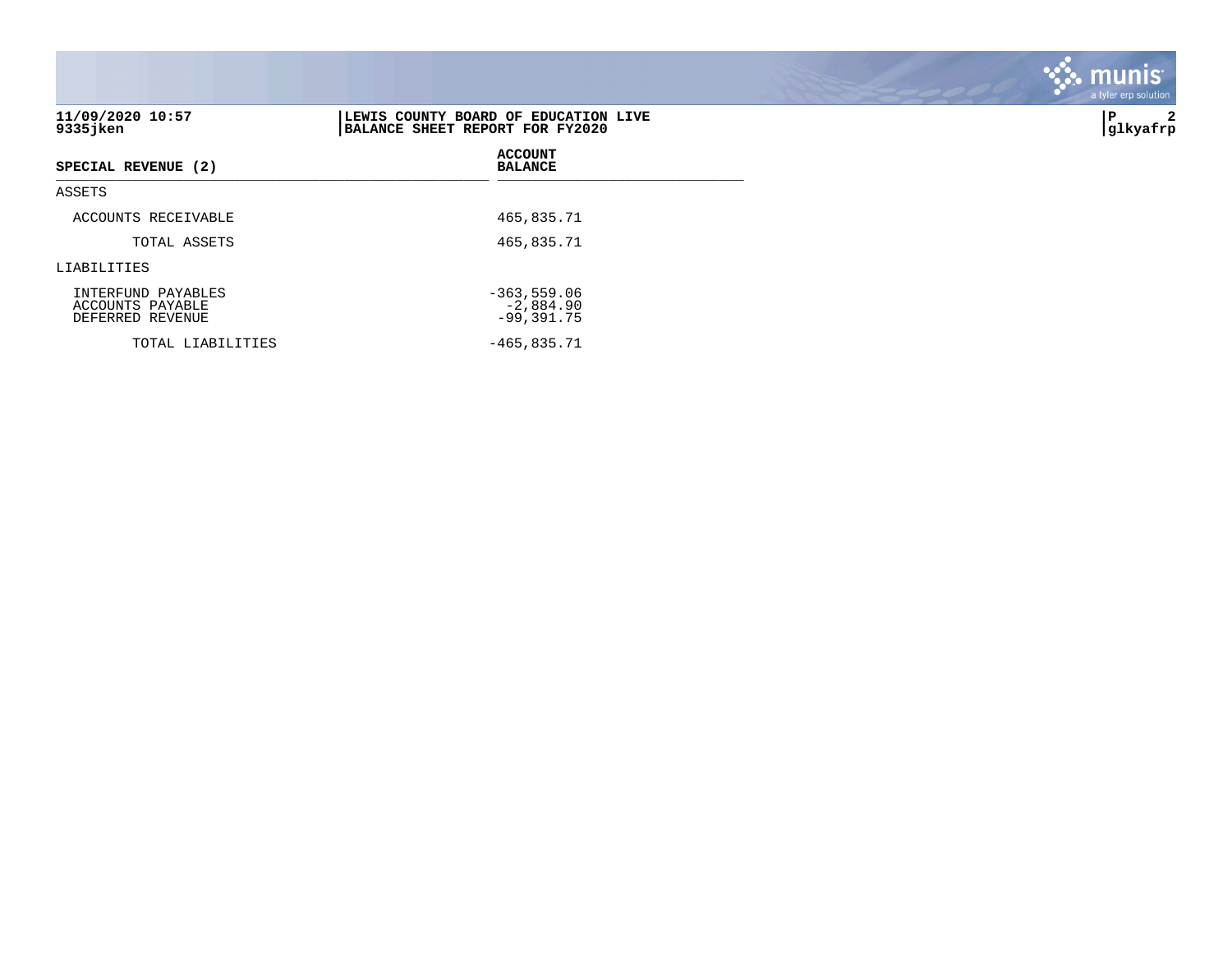| 11/09/2020 10:57<br>9335 jken       | LEWIS COUNTY BOARD OF EDUCATION LIVE<br>BALANCE SHEET REPORT FOR FY2020 | 3<br>IΡ<br> glkyafrp |
|-------------------------------------|-------------------------------------------------------------------------|----------------------|
| DIST ACTIVITY (SPEC REV ANNUAL (21) | <b>ACCOUNT</b><br><b>BALANCE</b>                                        |                      |
| ASSETS                              |                                                                         |                      |
| CASH IN BANK                        | 365.00                                                                  |                      |
| TOTAL ASSETS                        | 365.00                                                                  |                      |
| FUND BALANCE                        |                                                                         |                      |
| UNASSIGNED FUND BALANCE             | $-365.00$                                                               |                      |
| TOTAL FUND BALANCE FOR FUND 21      | $-365.00$                                                               |                      |

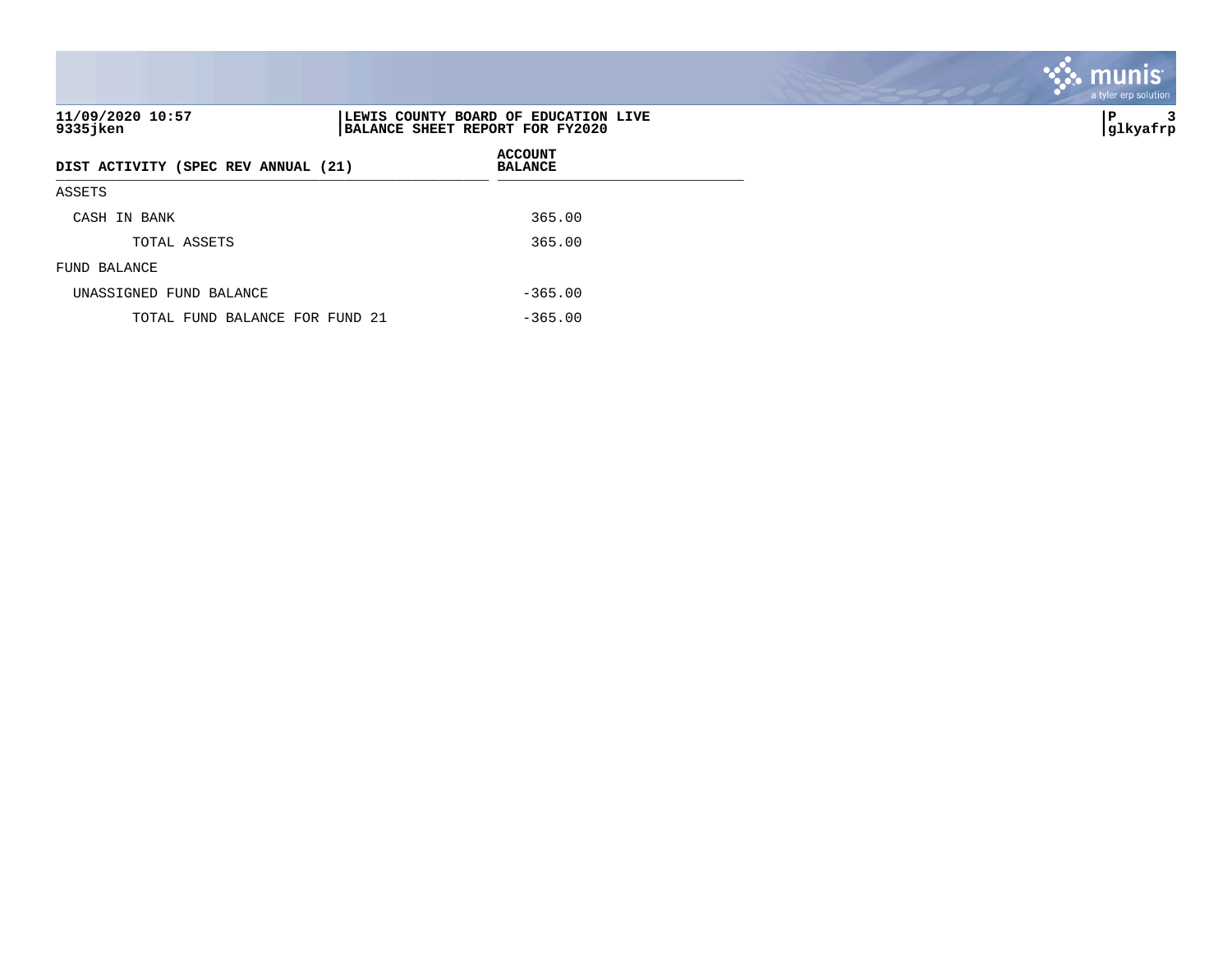|                                   |                                                                         | a tyler erp solution |
|-----------------------------------|-------------------------------------------------------------------------|----------------------|
| 11/09/2020 10:57<br>9335 jken     | LEWIS COUNTY BOARD OF EDUCATION LIVE<br>BALANCE SHEET REPORT FOR FY2020 | ∣P<br>4<br> glkyafrp |
| BUILDING FUND (5 CENT LEVY) (320) | <b>ACCOUNT</b><br><b>BALANCE</b>                                        |                      |
| ASSETS                            |                                                                         |                      |
| IN BANK<br>CASH                   | 300,000.00                                                              |                      |
| TOTAL ASSETS                      | 300,000.00                                                              |                      |
| FUND BALANCE                      |                                                                         |                      |
| RESTRICTED-FUTURE CONSTR BG-1     | $-300,000.00$                                                           |                      |
| TOTAL FUND BALANCE FOR FUND 320   | $-300,000.00$                                                           |                      |

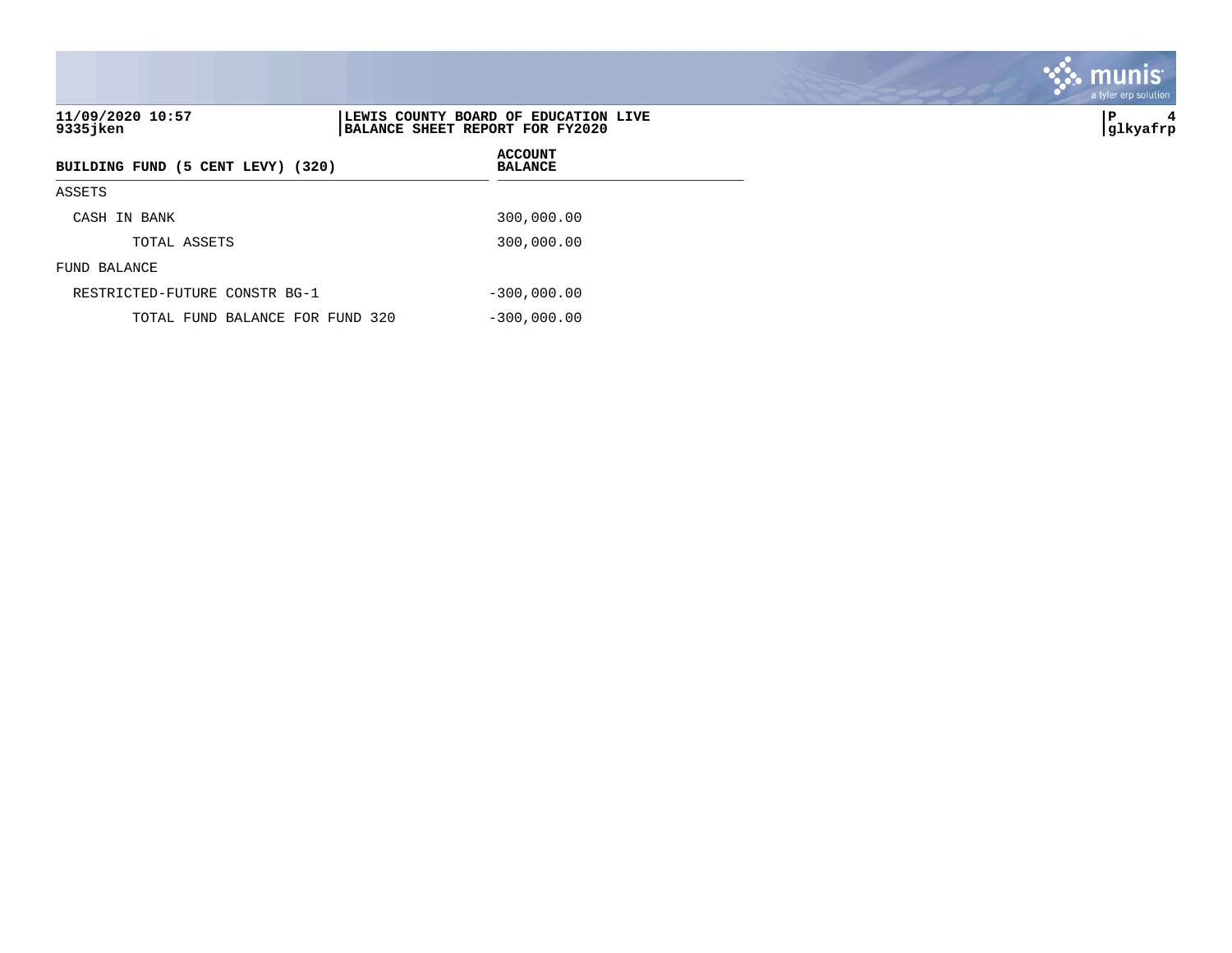| 11/09/2020 10:57<br>$9335$ jken                                                                                                  | LEWIS COUNTY BOARD OF EDUCATION LIVE<br>BALANCE SHEET REPORT FOR FY2020 | P<br>glkyafrp |
|----------------------------------------------------------------------------------------------------------------------------------|-------------------------------------------------------------------------|---------------|
| CONSTRUCTION FUND (360)                                                                                                          | <b>ACCOUNT</b><br><b>BALANCE</b>                                        |               |
| ASSETS                                                                                                                           |                                                                         |               |
| CASH IN BANK<br>CASH IN BANK                                                                                                     | 504,945.13<br>295,435.95                                                |               |
| TOTAL ASSETS                                                                                                                     | 800,381.08                                                              |               |
| LIABILITIES                                                                                                                      |                                                                         |               |
| ACCOUNTS PAYABLE                                                                                                                 | $-167, 106.83$                                                          |               |
| TOTAL LIABILITIES                                                                                                                | $-167, 106.83$                                                          |               |
| FUND BALANCE                                                                                                                     |                                                                         |               |
| RESTRICTED-FUTURE CONSTR BG-1<br>RESTRICTED-FUTURE CONSTR BG-1<br>RESTRICTED-FUTURE CONSTR BG-1<br>RESTRICTED-FUTURE CONSTR BG-1 | 60,594.00<br>$-434,887.25$<br>$-179, 294.54$<br>$-79,686.46$            |               |

TOTAL FUND BALANCE FOR FUND 360 -633,274.25

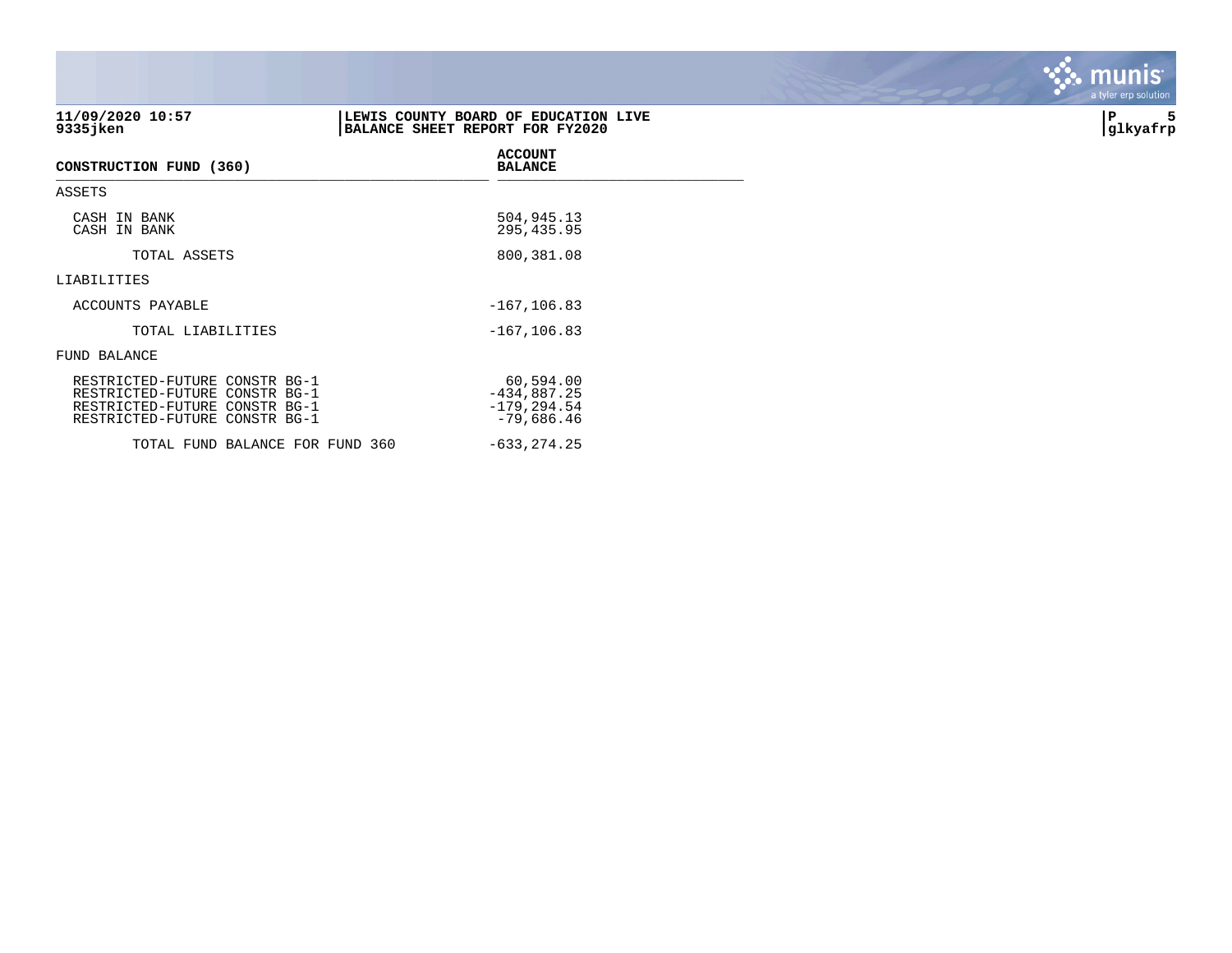|                                 |                                                                         | the contract of the contract of the contract of |
|---------------------------------|-------------------------------------------------------------------------|-------------------------------------------------|
| 11/09/2020 10:57<br>9335 jken   | LEWIS COUNTY BOARD OF EDUCATION LIVE<br>BALANCE SHEET REPORT FOR FY2020 | P<br>6<br> glkyafrp                             |
| DEBT SERVICE FUND (400)         | <b>ACCOUNT</b><br><b>BALANCE</b>                                        |                                                 |
| ASSETS                          |                                                                         |                                                 |
| CASH IN BANK                    | 4.85                                                                    |                                                 |
| TOTAL ASSETS                    | 4.85                                                                    |                                                 |
| FUND BALANCE                    |                                                                         |                                                 |
| RESTRICTED - DEBT SERVICE       | $-4.85$                                                                 |                                                 |
| TOTAL FUND BALANCE FOR FUND 400 | $-4.85$                                                                 |                                                 |

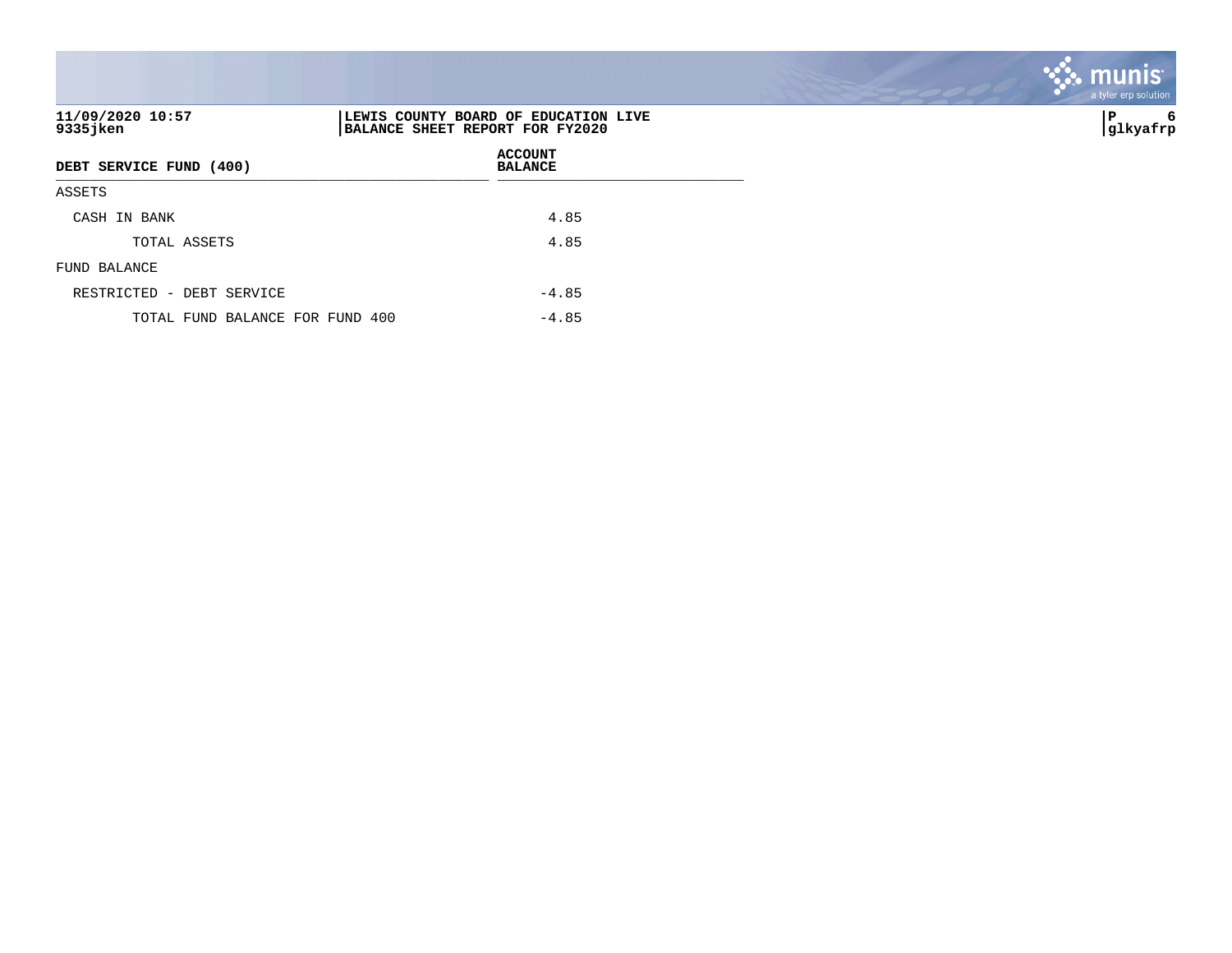|                                                                                                                                                                                      |                                                                                                       | a tyler elp sulution |
|--------------------------------------------------------------------------------------------------------------------------------------------------------------------------------------|-------------------------------------------------------------------------------------------------------|----------------------|
| 11/09/2020 10:57<br>9335 jken                                                                                                                                                        | LEWIS COUNTY BOARD OF EDUCATION LIVE<br>BALANCE SHEET REPORT FOR FY2020                               | 7<br> P<br> glkyafrp |
| FOOD SERVICE FUND (51)                                                                                                                                                               | <b>ACCOUNT</b><br><b>BALANCE</b>                                                                      |                      |
| ASSETS                                                                                                                                                                               |                                                                                                       |                      |
| CASH IN BANK<br>INVENTORIES FOR CONSUMPTION<br>DEFERRED OUTFLOWS OF RESOURCES<br>DEFERRED OUTFLOWS OF RESOURCES                                                                      | 605,966.06<br>43,055.00<br>109,384.10<br>274,547.80                                                   |                      |
| TOTAL ASSETS                                                                                                                                                                         | 1,032,952.96                                                                                          |                      |
| LIABILITIES                                                                                                                                                                          |                                                                                                       |                      |
| ACCOUNTS PAYABLE<br>UNFUNDED PENSION LIABILITY<br>UNFUNDED PENSION LIABILITIES -<br>UNFUNDED PENSION LIABILITIES<br>DEFERRED INFLOW OF RESOURCES -<br>DEFERRED INFLOW OF RESOURCES - | $-10,644.60$<br>$-1,092,991.17$<br>$-320,033.91$<br>$-198,532.16$<br>$-106, 463.70$<br>$-49, 283, 99$ |                      |
| TOTAL LIABILITIES                                                                                                                                                                    | $-1,777,949.53$                                                                                       |                      |
| FUND BALANCE                                                                                                                                                                         |                                                                                                       |                      |
| RESTRICTED - OTHER POST EMPLOY<br>RESTRICTED-OTHER<br>RESTRICTED-NET ASSETS (FD SVC)<br>UNASSIGNED FUND BALANCE                                                                      | 310,870.17<br>955,577.89<br>$-638, 376.46$<br>116,924.97                                              |                      |

TOTAL FUND BALANCE FOR FUND 51 744,996.57

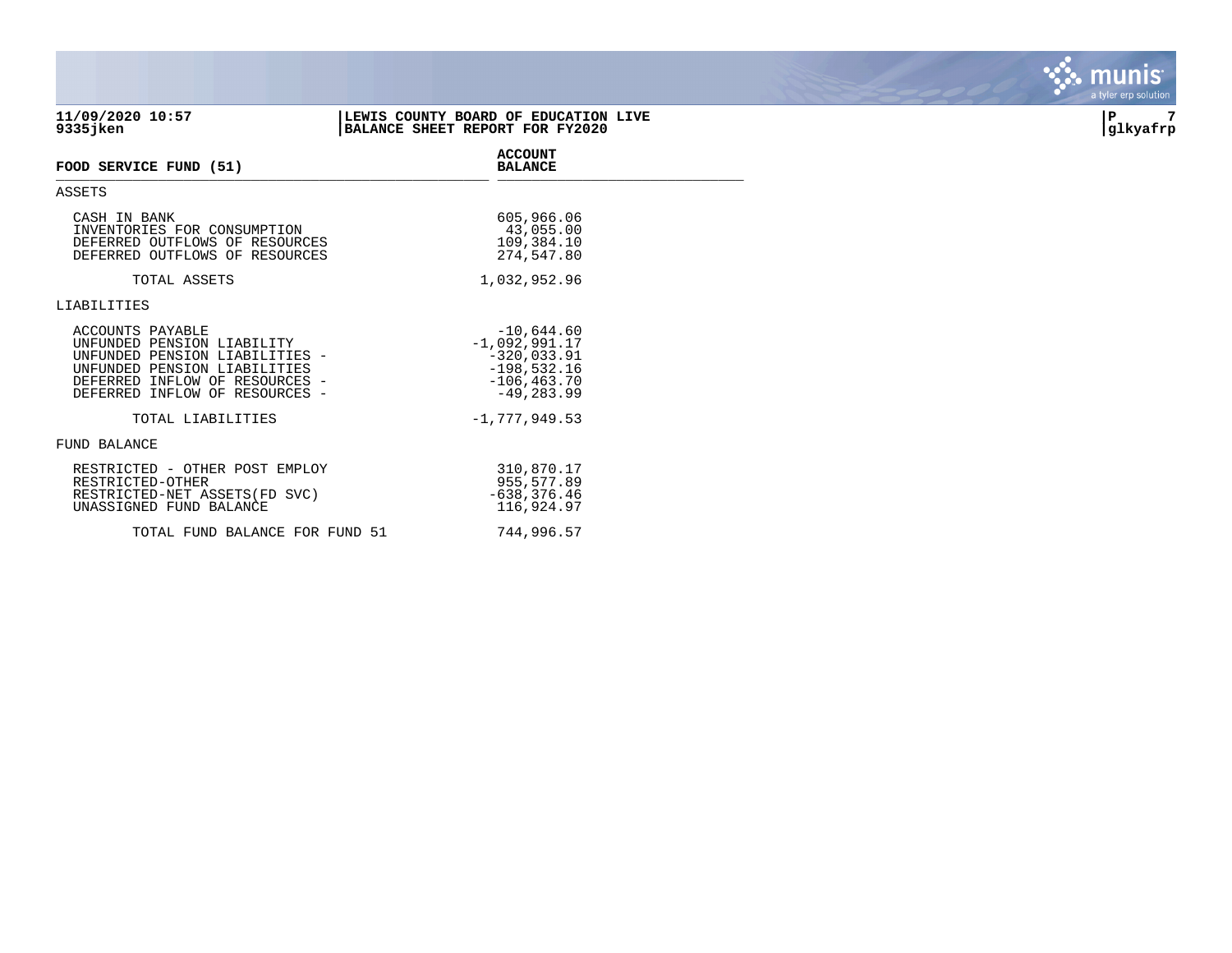## **11/09/2020 10:57 |LEWIS COUNTY BOARD OF EDUCATION LIVE |P 8 9335jken |BALANCE SHEET REPORT FOR FY2020 |glkyafrp**

**ACCOUNT**

## **GOVERNMENTAL ASSETS (8)** GOVERNMENTAL ASSETS (0)

## ASSETS

| LAND                           | 272,556.00         |
|--------------------------------|--------------------|
| LAND IMPROVEMENTS              | 2,060,813.42       |
|                                |                    |
| A/D - LAND IMPROVEMENTS        | $-1,569,075.60$    |
| BUILDINGS & BLDG. IMPROVEMENTS | 26,011,255.00      |
| A/D - BUILDINGS & IMPROVEMENTS | $-15, 351, 704.40$ |
| TECHNOLOGY EQUIPMENT           | 2,144,859.56       |
| TECHNOLOGY EOUIPMENT           |                    |
|                                | $-4,684.80$        |
| TECHNOLOGY EQUIPMENT           | $-2,796.00$        |
| TECHNOLOGY EOUIPMENT           | $-17,656.78$       |
| TECHNOLOGY EOUIPMENT           | $-515.03$          |
| TECHNOLOGY EQUIPMENT           | $-17, 336.80$      |
| TECHNOLOGY EOUIPMENT           | $-499.00$          |
| TECHNOLOGY EQUIPMENT           | $-15, 120.00$      |
| TECHNOLOGY EQUIPMENT           | $-2,106.40$        |
|                                |                    |
| TECHNOLOGY EOUIPMENT           | 27,206.95          |
| TECHNOLOGY EOUIPMENT           | 21,338.97          |
| TECHNOLOGY EOUIPMENT           | 4,551.77           |
| TECHNOLOGY EQUIPMENT           | $-2,720.00$        |
| TECHNOLOGY EOUIPMENT           | -4,256.12          |
| TECHNOLOGY EOUIPMENT           | $-12,984.00$       |
| TECHNOLOGY EOUIPMENT           | $-13, 514.36$      |
|                                |                    |
| TECHNOLOGY EOUIPMENT           | $-1,156.00$        |
| A/D - TECHNOLOGY EOUIPMENT     | 499.00             |
| A/D - TECHNOLOGY EOUIPMENT     | 15,120.00          |
| A/D - TECHNOLOGY EOUIPMENT     | 2,106.40           |
| A/D - TECHNOLOGY EQUIPMENT     | $-27, 206.95$      |
| A/D - TECHNOLOGY EQUIPMENT     | $-21, 338.97$      |
| A/D - TECHNOLOGY EOUIPMENT     | 3,591.68           |
| A/D - TECHNOLOGY EQUIPMENT     | 2,176.04           |
| A/D - TECHNOLOGY EOUIPMENT     | 4,256.12           |
|                                |                    |
| A/D - TECHNOLOGY EQUIPMENT     | 8,519.81           |
| A/D - TECHNOLOGY EOUIPMENT     | 12,796.84          |
| A/D - TECHNOLOGY EQUIPMENT     | 442.52             |
| A/D - TECHNOLOGY EOUIPMENT     | 13, 135. 33        |
| A/D - TECHNOLOGY EOUIPMENT     | $-1,560,772.79$    |
| A/D - TECHNOLOGY EOUIPMENT     | $-4, 316.39$       |
| A/D - TECHNOLOGY EOUIPMENT     | $-3,495.00$        |
| A/D - TECHNOLOGY EOUIPMENT     | 9,098.11           |
| A/D - TECHNOLOGY EQUIPMENT     | 515.03             |
| VEHICLES                       | 5,469,357.78       |
|                                |                    |
| A/D - VEHICLES                 | $-3,044,800.01$    |
| GENERAL EOUIPMENT              | 397,069.45         |
| MACHINERY AND EQUIPMENT        | 19,485.00          |
| MACHINERY AND EQUIPMENT        | $-13,070.00$       |
| MACHINERY AND EQUIPMENT        | 5,396.25           |
| A/D - MACHINERY & EQUIPMENT    | $-1, 259.16$       |
| A/D - GENERAL EOUIPMENT        | $-323,661.09$      |
| A/D - MACHINERY & EOUIPMENT    | $-11, 515.55$      |
| A/D - MACHINERY & EOUIPMENT    | $-3,889.63$        |
| CONSTRUCTION WORK IN PROGRESSS |                    |
|                                | 286,238.30         |
|                                |                    |
| TOTAL ASSETS                   | 14,760,934.50      |

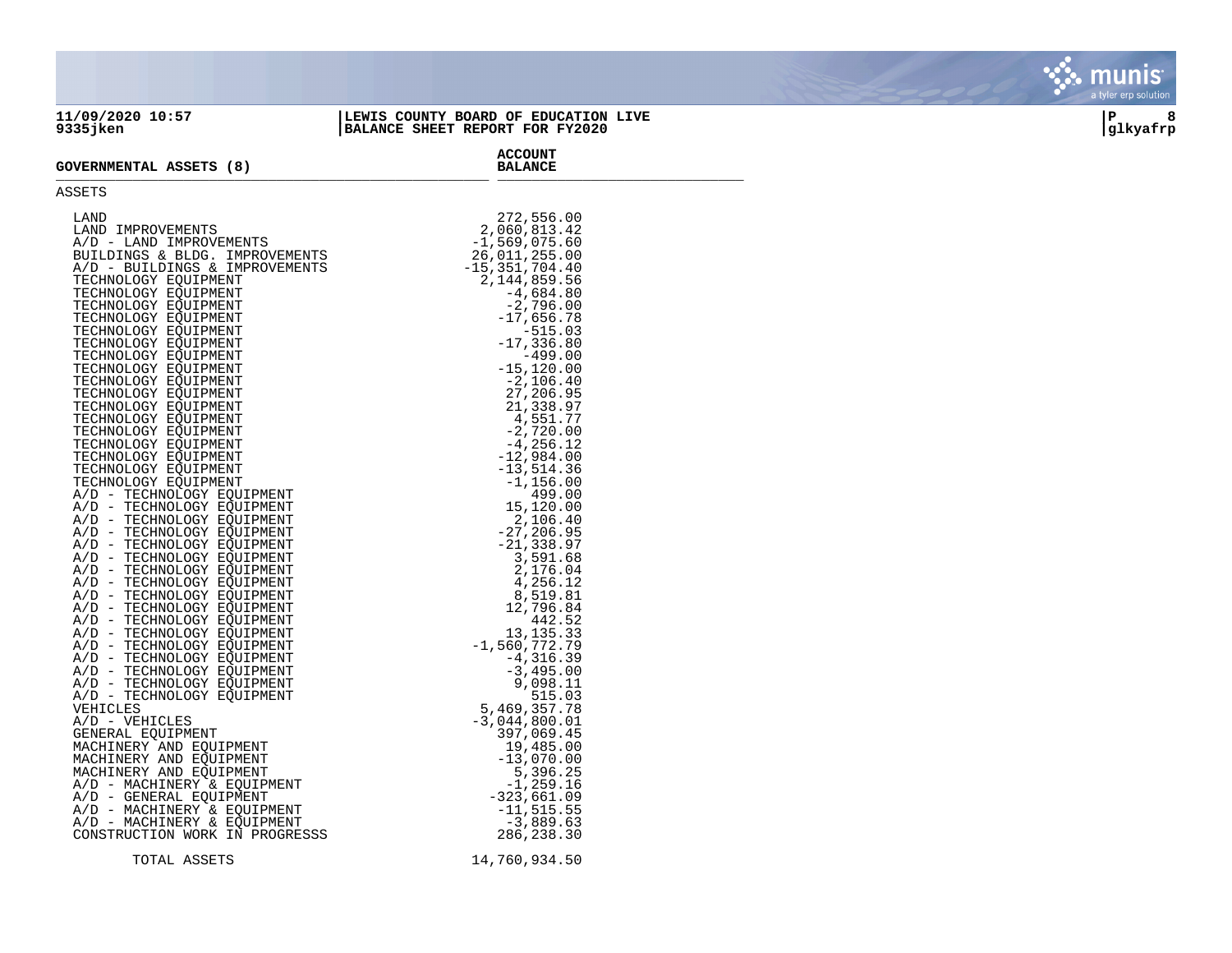

| INVESTMENT IN GOVT ASSETS |                               | $-5,396.25$        |
|---------------------------|-------------------------------|--------------------|
| INVESTMENT IN GOVT ASSETS |                               | $-14, 450, 714.47$ |
| INVESTMENT IN GOVT ASSETS |                               | $-14,562.80$       |
| INVESTMENT IN GOVT ASSETS |                               | $-20,864.27$       |
| INVESTMENT IN GOVT ASSETS |                               | $-35, 348.45$      |
| INVESTMENT IN GOVT ASSETS |                               | $-23,902.85$       |
| INVESTMENT IN GOVT ASSETS |                               | $-61,850.00$       |
|                           |                               |                    |
|                           | TOTAL FUND BALANCE FOR FUND 8 | $-14,612,639.09$   |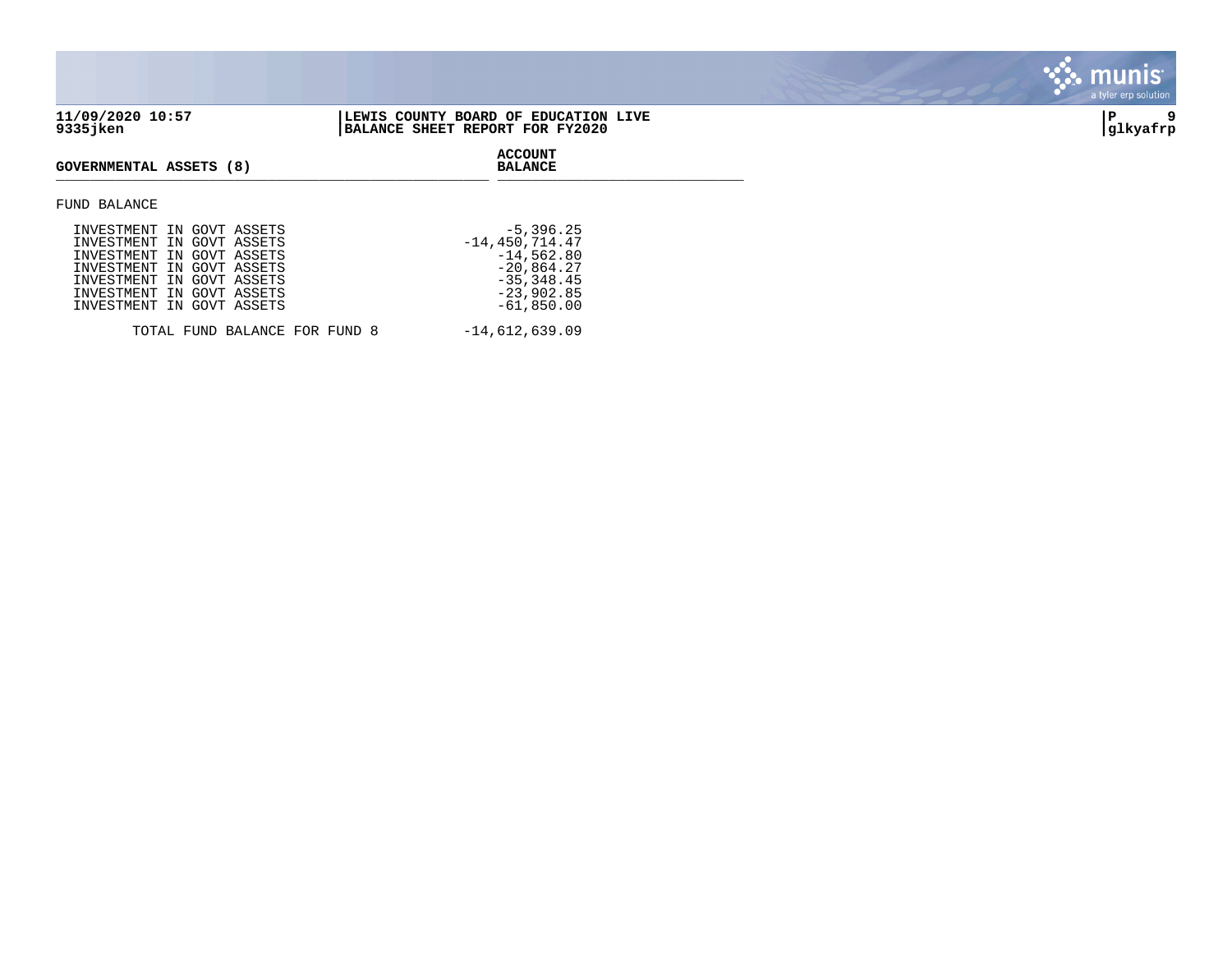|                                                                                                    |                                                                         | a tyler erp sulution |
|----------------------------------------------------------------------------------------------------|-------------------------------------------------------------------------|----------------------|
| 11/09/2020 10:57<br>$9335$ jken                                                                    | LEWIS COUNTY BOARD OF EDUCATION LIVE<br>BALANCE SHEET REPORT FOR FY2020 | 10<br>P<br> glkyafrp |
| FOOD SERVICE ASSETS (81)                                                                           | <b>ACCOUNT</b><br><b>BALANCE</b>                                        |                      |
| ASSETS                                                                                             |                                                                         |                      |
| TECHNOLOGY EOUIPMENT<br>A/D - TECHNOLOGY EQUIPMENT<br>GENERAL EQUIPMENT<br>A/D - GENERAL EQUIPMENT | 16,144.00<br>$-5,813.15$<br>657,526.29<br>$-298,861.75$                 |                      |
| TOTAL ASSETS                                                                                       | 368,995.39                                                              |                      |
| FUND BALANCE                                                                                       |                                                                         |                      |
| INVESTMENT BUSINESS ASSETS                                                                         | $-368, 995.39$                                                          |                      |
| TOTAL FUND BALANCE FOR FUND 81                                                                     | $-368,995.39$                                                           |                      |